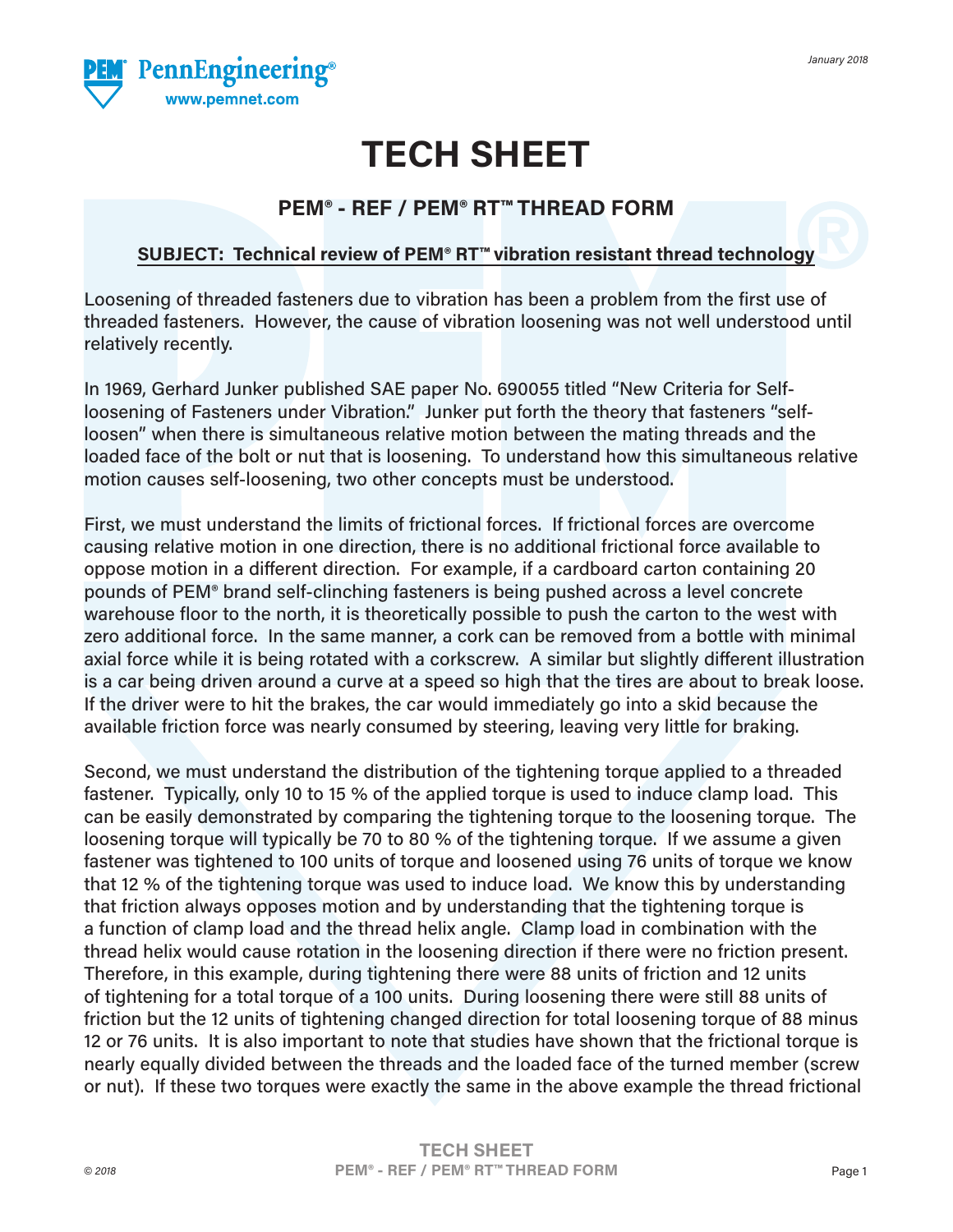

torque would be 38 units and the bearing face frictional torque would be 38 units. Note that both of these frictional torques are over three times the loosening torque generated by the clamp load. This means that either one alone will prevent self-loosening and is why there must be simultaneous movement at both friction interfaces for self-loosening to happen.

With these basics in mind, we can now understand that if Junker could cause simultaneous motion at both friction interfaces, he could cause self-loosening. To do this he developed a machine that causes one of two plates clamped together by a test fastener to move relative to the other in a transverse direction. For short grip lengths and large enough transverse displacement there will be transverse movement between the mating thread flanks and between the loaded face of the test fastener and the non-rotating plate. Junker added a load cell to monitor the clamp load during testing and added needle bearings between the two plates to reduce the force needed to cause transverse motion. Today, in industry, transverse vibration testers of this type are typically referred to as Junkers machines. There are now two consensus standards covering this type of testing; ISO 16130 and DIN25201-4.

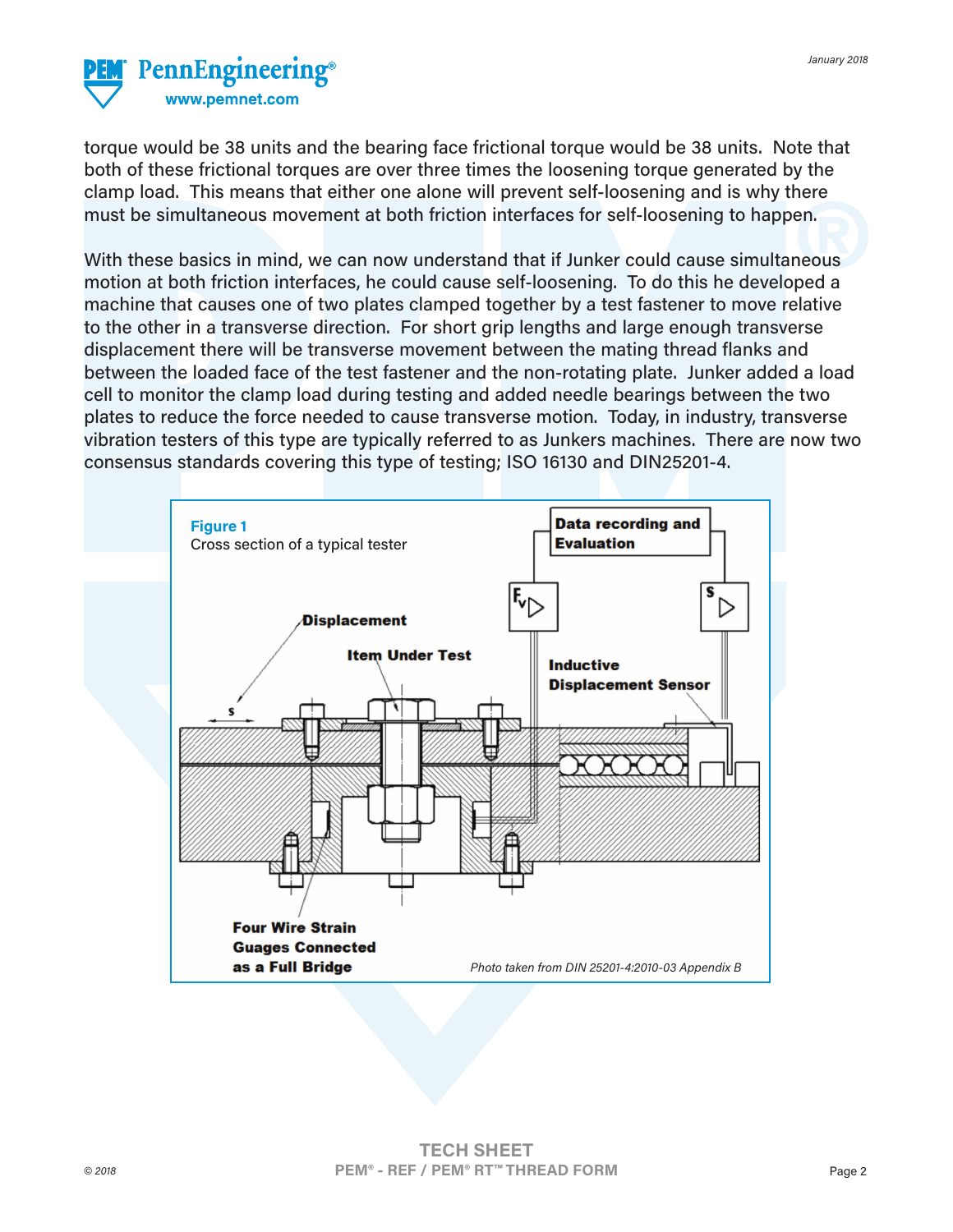

We can now understand why PennEngineering<sup>®</sup> fasteners with the PEM® RT™ threads resist vibration loosening. The PEM RT internal thread form has a modified angle on the loaded flank. Instead of the standard flank angle, which is 60 degrees from the long axis of the fastener, the angle at the initial point of contact with the mating screw is 30 degrees. The 30 degree angle resists transverse motion between the mating threads. This means the frictional torque in the thread remains in place turning vibration and prevents self-loosening. Selfloosening will not occur, even if the vibration causes relative motion at the loaded face. This is true because as previously described, both frictional torques are significantly greater (typically about three times) than the self-loosening torque.



**Figure 2** Thread pitch that is >0.7mm will have the "Compound Angle" profile.



**Figure 3** For ≤0.7mm pitch, the thread profile will be the "Saw Tooth".

The PEM RT internal thread form also has the advantage of being free spinning when mated with screws sized below the maximum of class 2A/6g until clamp load is developed. When unified RT internal threads are mated with class 3A (or metric tolerance position h) screws or plated class 2A (metric 6g) screws exceeding the maximum size of class 2A (metric 6g), there may be a slight prevailing torque.

The PEM RT internal thread form is directional meaning that the vibration loosening benefit is only realized when the screw is inserted in the correct direction. Since self-clinching nuts are by design also directional, they are ideal for use of this special thread form to create a vibration loosening resistant fastener. This assumes the screw is entered from the shank end and the induced clamp load pulls the head of the clinch nut against the panel.